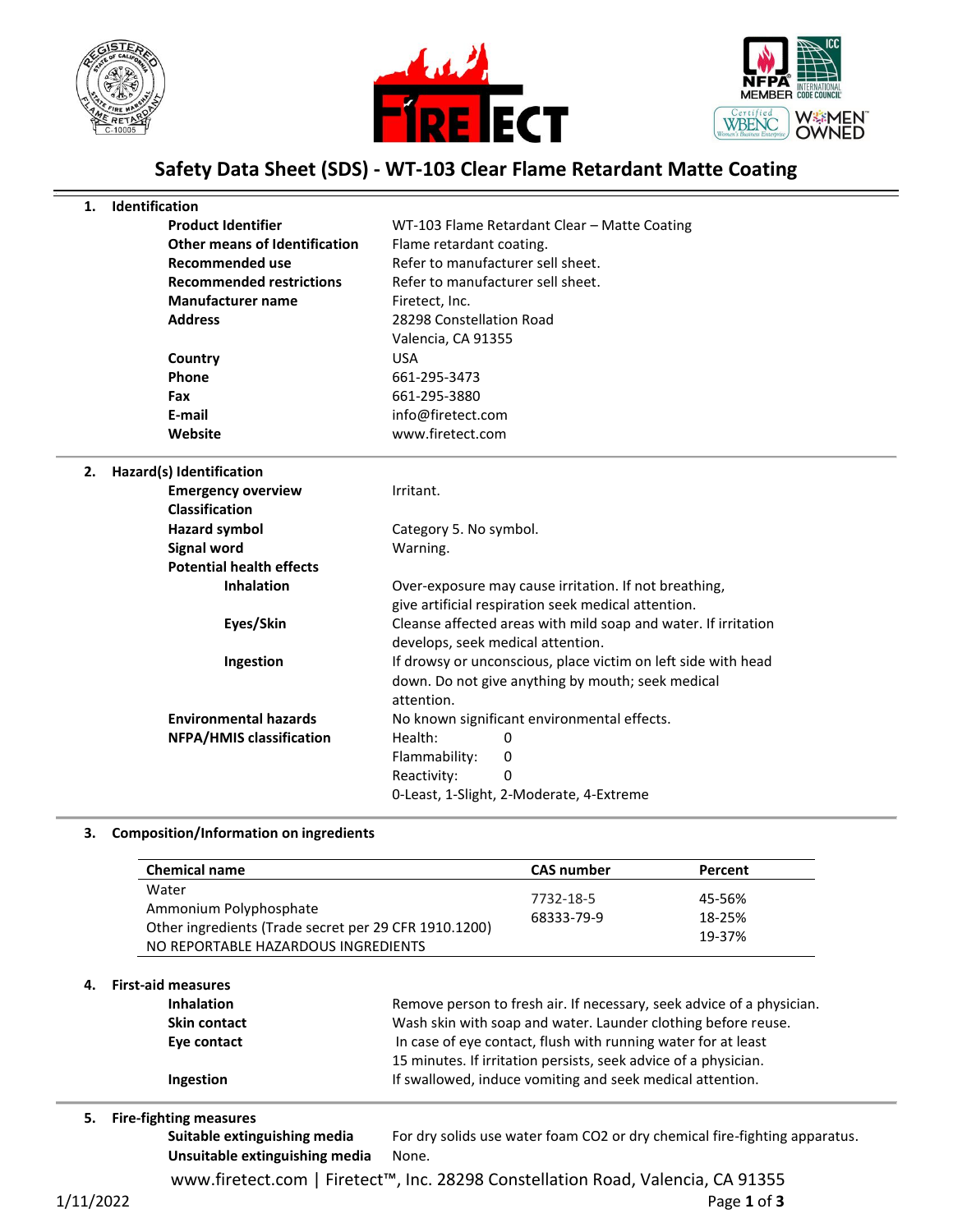|    | <b>WT-103 Clear Flame Retardant Matte Coating</b>      |                                                                                                                                                                    |  |  |
|----|--------------------------------------------------------|--------------------------------------------------------------------------------------------------------------------------------------------------------------------|--|--|
|    | <b>Specific hazards arising from</b>                   | None.                                                                                                                                                              |  |  |
|    | the substance or mixture                               |                                                                                                                                                                    |  |  |
|    | Special protective equipment                           | Closed container exposed to heat may rupture due to                                                                                                                |  |  |
|    | and precautions for fire-fighters                      | pressure build up.                                                                                                                                                 |  |  |
| 6. | <b>Accidental release measures</b>                     |                                                                                                                                                                    |  |  |
|    | <b>Personnel precautions</b>                           | None.                                                                                                                                                              |  |  |
|    | <b>Environmental precautions</b>                       | Avoid runoff into storm sewers, ditches, and waterways.                                                                                                            |  |  |
|    | <b>Cleanup measures</b>                                | Flush spilled material into suitable retaining areas or containers with large<br>quantities of water. Small amounts may be absorbed into appropriate<br>absorbent. |  |  |
| 7. | <b>Handling and storage</b>                            |                                                                                                                                                                    |  |  |
|    | <b>Precautions for safe handling</b>                   | Avoid breathing mist. Avoid prolonged skin contact.                                                                                                                |  |  |
|    | <b>Engineering controls</b>                            | If sprayed inside, use local exhaust ventilation. Otherwise,<br>general ventilation is adequate.                                                                   |  |  |
|    | <b>Conditions for safe storage</b>                     | Store upright in original sealed containers and in a cool, dry, and ventilated<br>location.                                                                        |  |  |
|    | <b>Storage temperature</b>                             | Store between 40°F and 80°F. Do not freeze.                                                                                                                        |  |  |
|    | <b>Shelf life</b>                                      | Shelf life is one year, if stored properly. Once container is<br>opened, chemical must be used completely.                                                         |  |  |
| 8. | <b>Exposure controls/Personal protection</b>           |                                                                                                                                                                    |  |  |
|    | <b>VOC</b>                                             | 47 Grams/Liter                                                                                                                                                     |  |  |
|    | <b>Exposure controls</b>                               | Use appropriate engineering controls such as proper ventilation. Where such                                                                                        |  |  |
|    |                                                        | systems are not effective, wear suitable personal protective equipment, which<br>performs satisfactorily and meets OSHA or other recognized standards.             |  |  |
|    | Personal protective equipment                          |                                                                                                                                                                    |  |  |
|    | <b>Eye/Face protection</b>                             | Wear goggles to avoid overspray and splashing. Eye and face<br>protection should be in accordance with OSHA 29 CFR 1910.133.                                       |  |  |
|    | Hand/Arm protection                                    | Rubber or plastic gloves are recommended.                                                                                                                          |  |  |
|    | <b>Respiratory protection</b>                          | Not mandatory.                                                                                                                                                     |  |  |
| 9. | <b>Physical and chemical properties</b>                |                                                                                                                                                                    |  |  |
|    | Appearance                                             |                                                                                                                                                                    |  |  |
|    | <b>Physical state</b>                                  | Liquid.                                                                                                                                                            |  |  |
|    | Color                                                  | Milky white (clears as it dries).                                                                                                                                  |  |  |
|    | Odor                                                   | Very faint odor.                                                                                                                                                   |  |  |
|    | <b>Odor threshold</b>                                  | Not applicable.                                                                                                                                                    |  |  |
|    | pH                                                     |                                                                                                                                                                    |  |  |
|    | % volatile by vol                                      |                                                                                                                                                                    |  |  |
|    | <b>Freezing point</b>                                  | $32^{\circ}F$                                                                                                                                                      |  |  |
|    | <b>Boiling point</b>                                   | $212^{\circ}F$                                                                                                                                                     |  |  |
|    | <b>Specific gravity</b>                                | 1.08                                                                                                                                                               |  |  |
|    | <b>Evaporation rate</b>                                | Less than water.                                                                                                                                                   |  |  |
|    | Vapor pressure                                         | None.                                                                                                                                                              |  |  |
|    | <b>Vapor density</b>                                   | Equal to water.                                                                                                                                                    |  |  |
|    | 10. Stability and reactivity                           |                                                                                                                                                                    |  |  |
|    | Reactivity                                             | None.                                                                                                                                                              |  |  |
|    | <b>Chemical stability</b>                              | Stable.                                                                                                                                                            |  |  |
|    | Incompatible materials                                 | None.                                                                                                                                                              |  |  |
|    | <b>Decomposition materials</b>                         | None.                                                                                                                                                              |  |  |
|    | 11. Toxicological information<br><b>Acute toxicity</b> |                                                                                                                                                                    |  |  |
|    |                                                        | www.firetect.com   Firetect™, Inc. 28298 Constellation Road, Valencia, CA 91355                                                                                    |  |  |